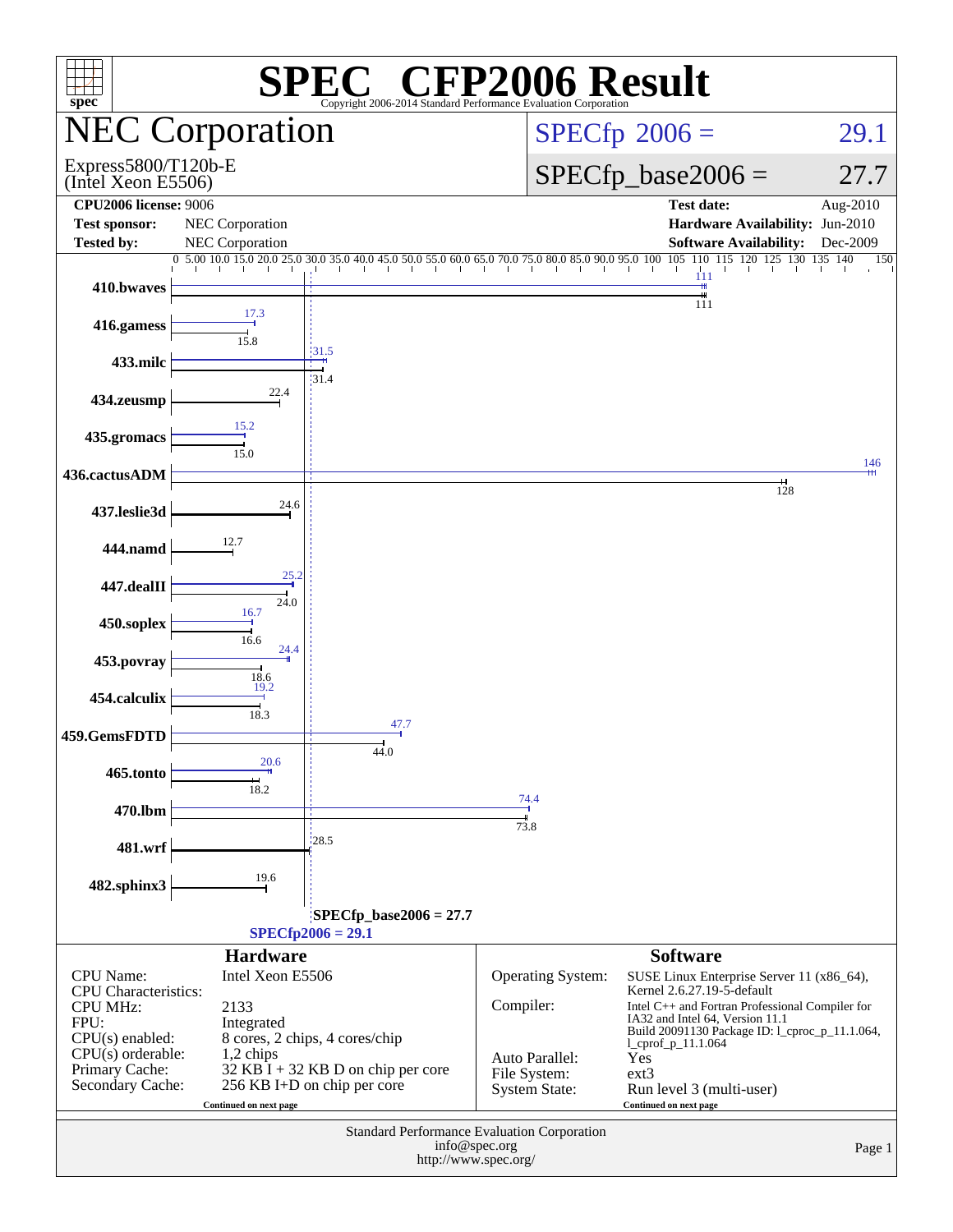| $spec^*$                                                          |                                                                                                          |                 |                                                 |             |                                                                |                | <b>SPEC CFP2006 Result</b><br>Copyright 2006-2014 Standard Performance Evaluation Corporation |                      |                               |                               |                                 |              |
|-------------------------------------------------------------------|----------------------------------------------------------------------------------------------------------|-----------------|-------------------------------------------------|-------------|----------------------------------------------------------------|----------------|-----------------------------------------------------------------------------------------------|----------------------|-------------------------------|-------------------------------|---------------------------------|--------------|
| <b>NEC Corporation</b>                                            |                                                                                                          |                 |                                                 |             |                                                                | $SPECfp2006 =$ |                                                                                               |                      |                               | 29.1                          |                                 |              |
| Express5800/T120b-E<br>(Intel Xeon E5506)                         |                                                                                                          |                 |                                                 |             |                                                                |                |                                                                                               | $SPECfp\_base2006 =$ |                               |                               | 27.7                            |              |
| <b>CPU2006</b> license: 9006                                      |                                                                                                          |                 |                                                 |             |                                                                |                |                                                                                               |                      | <b>Test date:</b>             |                               |                                 | Aug-2010     |
| <b>Test sponsor:</b>                                              |                                                                                                          | NEC Corporation |                                                 |             |                                                                |                |                                                                                               |                      |                               |                               | Hardware Availability: Jun-2010 |              |
| <b>Tested by:</b>                                                 |                                                                                                          | NEC Corporation |                                                 |             |                                                                |                |                                                                                               |                      |                               | <b>Software Availability:</b> |                                 | Dec-2009     |
| Other Cache:                                                      | L3 Cache:<br>4 MB I+D on chip per chip<br>None                                                           |                 |                                                 |             | <b>Base Pointers:</b><br>64-bit<br>Peak Pointers:<br>32/64-bit |                |                                                                                               |                      |                               |                               |                                 |              |
| Memory:                                                           |                                                                                                          |                 | 48 GB (12 x 4 GB PC3L-10600R, 2 rank, CL9, ECC, |             |                                                                |                | Other Software:<br>None                                                                       |                      |                               |                               |                                 |              |
| running at 800 MHz)<br>Disk Subsystem:<br>1x160 GB SATA, 7200 RPM |                                                                                                          |                 |                                                 |             |                                                                |                |                                                                                               |                      |                               |                               |                                 |              |
| Other Hardware:                                                   |                                                                                                          | None            |                                                 |             |                                                                |                |                                                                                               |                      |                               |                               |                                 |              |
|                                                                   |                                                                                                          |                 |                                                 |             |                                                                |                |                                                                                               |                      |                               |                               |                                 |              |
|                                                                   | <b>Results Table</b>                                                                                     |                 |                                                 |             |                                                                |                |                                                                                               |                      |                               |                               |                                 |              |
| <b>Benchmark</b>                                                  | Seconds                                                                                                  | <b>Ratio</b>    | <b>Base</b><br><b>Seconds</b>                   | Ratio       | <b>Seconds</b>                                                 | Ratio          | <b>Seconds</b>                                                                                | <b>Ratio</b>         | <b>Peak</b><br><b>Seconds</b> | <b>Ratio</b>                  | <b>Seconds</b>                  | <b>Ratio</b> |
| 410.bwayes                                                        | 123                                                                                                      | 110             | 122                                             | 111         | 123                                                            | 111            | 122                                                                                           | 111                  | 123                           | 110                           | 123                             | <b>111</b>   |
| 416.gamess                                                        | 1234                                                                                                     | 15.9            | 1237                                            | 15.8        | 1239                                                           | 15.8           | 1134                                                                                          | 17.3                 | 1135                          | 17.3                          | 1139                            | 17.2         |
| 433.milc                                                          | 292                                                                                                      | 31.4            | 292                                             | 31.4        | 292                                                            | 31.5           | 291                                                                                           | 31.5                 | 285                           | 32.2                          | 291                             | 31.5         |
| 434.zeusmp                                                        | 406                                                                                                      | 22.4            | 406                                             | 22.4        | 406                                                            | 22.4           | 406                                                                                           | 22.4                 | 406                           | 22.4                          | 406                             | 22.4         |
| 435.gromacs                                                       | 476                                                                                                      | 15.0            | 475                                             | 15.0        | 476                                                            | 15.0           | 471                                                                                           | 15.2                 | 469                           | 15.2                          | 470                             | 15.2         |
| 436.cactusADM                                                     | 93.4                                                                                                     | 128             | 94.2                                            | 127         | 93.6                                                           | 128            | 81.6                                                                                          | 146                  | 82.0                          | <b>146</b>                    | 82.4                            | 145          |
| 437.leslie3d                                                      | 381                                                                                                      | 24.7            | 384                                             | 24.5        | 383                                                            | 24.6           | 381                                                                                           | 24.7                 | 384                           | 24.5                          | 383                             | 24.6         |
| 444.namd                                                          | 631                                                                                                      | 12.7            | 631                                             | <b>12.7</b> | 631                                                            | 12.7           | 631                                                                                           | 12.7                 | 631                           | 12.7                          | 631                             | 12.7         |
| 447.dealII                                                        | 476                                                                                                      | 24.0            | 476                                             | 24.0        | 479                                                            | 23.9           | 452                                                                                           | 25.3                 | 454                           | 25.2                          | 457                             | 25.0         |
| 450.soplex                                                        | 504                                                                                                      | <b>16.6</b>     | 501                                             | 16.7        | 505                                                            | 16.5           | 498                                                                                           | 16.7                 | 499                           | 16.7                          | 499                             | 16.7         |
| 453.povray                                                        | 286                                                                                                      | 18.6            | 285                                             | 18.7        | 286                                                            | 18.6           | 221                                                                                           | 24.0                 | 218                           | 24.4                          | 217                             | 24.5         |
| 454.calculix                                                      | 451                                                                                                      | 18.3            | 451                                             | 18.3        | 451                                                            | 18.3           | 430                                                                                           | <b>19.2</b>          | 430                           | 19.2                          | 429                             | 19.2         |
| 459.GemsFDTD                                                      | 241                                                                                                      | 44.0            | 241                                             | 44.1        | 241                                                            | 44.0           | 222                                                                                           | 47.8                 | 223                           | 47.7                          | 222                             | 47.7         |
| 465.tonto                                                         | 539                                                                                                      | 18.2            | 539                                             | 18.3        | 585                                                            | 16.8           | 475                                                                                           | 20.7                 | 477                           | 20.6                          | 490                             | 20.1         |
| 470.1bm                                                           | 187                                                                                                      | 73.5            | 186                                             | 74.0        | 186                                                            | 73.8           | 185                                                                                           | 74.3                 | 185                           | 74.4                          | 185                             | <u>74.4</u>  |
| 481.wrf                                                           | 391                                                                                                      | 28.5            | 391                                             | 28.5        | 391                                                            | 28.6           | 391                                                                                           | 28.5                 | 391                           | 28.5                          | 391                             | 28.6         |
| 482.sphinx3                                                       | 992                                                                                                      | 19.6            | 995                                             | 19.6        | 998                                                            | 19.5           | 992                                                                                           | 19.6                 | 995                           | 19.6                          | 998                             | 19.5         |
|                                                                   | Results appear in the order in which they were run. Bold underlined text indicates a median measurement. |                 |                                                 |             |                                                                |                |                                                                                               |                      |                               |                               |                                 |              |

### **[Operating System Notes](http://www.spec.org/auto/cpu2006/Docs/result-fields.html#OperatingSystemNotes)**

'ulimit -s unlimited' was used to set the stacksize to unlimited prior to run

### **[Platform Notes](http://www.spec.org/auto/cpu2006/Docs/result-fields.html#PlatformNotes)**

 BIOS setting: NUMA configuration : Disabled

### **[General Notes](http://www.spec.org/auto/cpu2006/Docs/result-fields.html#GeneralNotes)**

 OMP\_NUM\_THREADS set to number of cores KMP\_AFFINITY set to granularity=fine,scatter KMP\_STACKSIZE set to 200M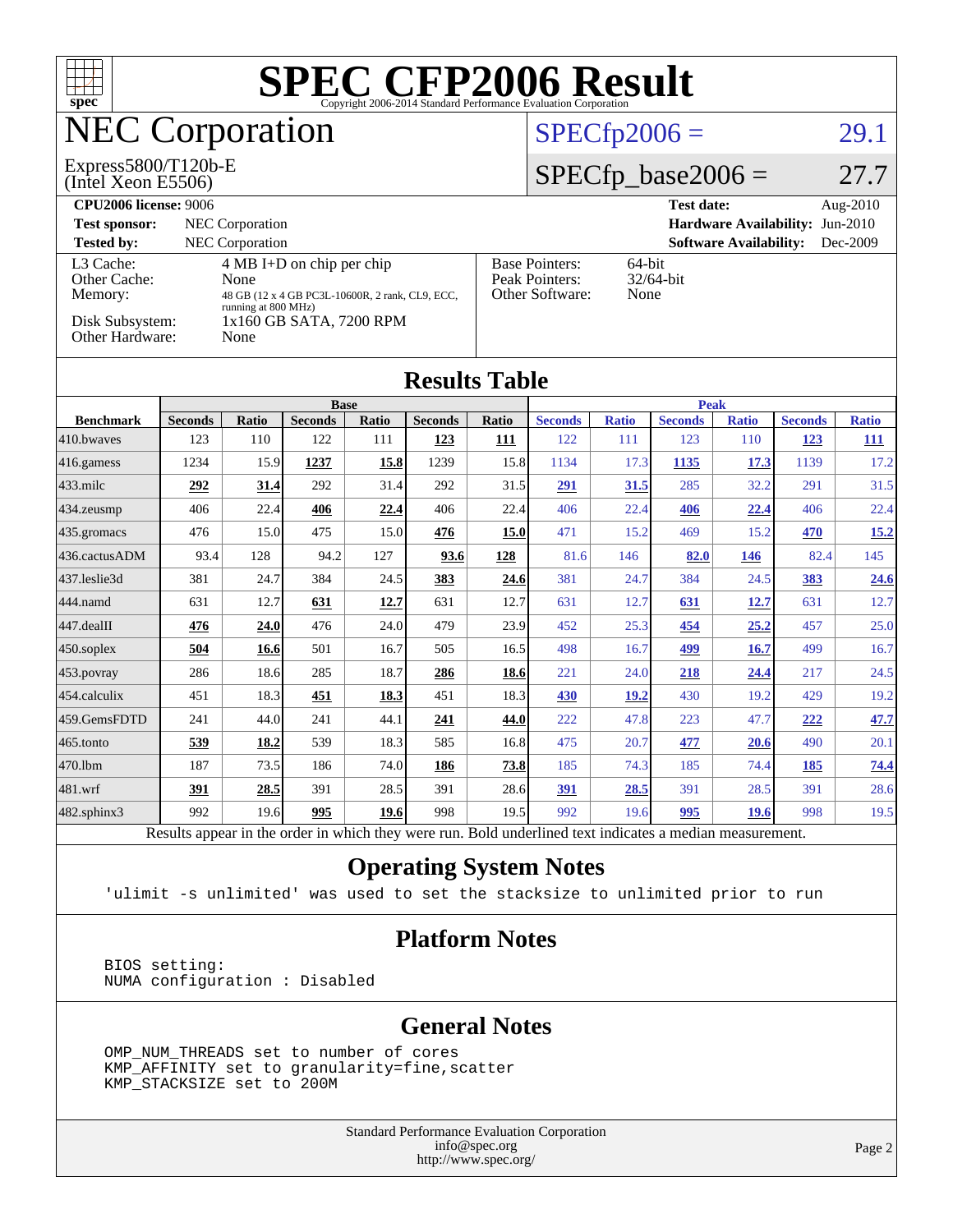

## NEC Corporation

### (Intel Xeon E5506) Express5800/T120b-E

 $SPECTp2006 = 29.1$ 

 $SPECfp\_base2006 = 27.7$ 

**[Test sponsor:](http://www.spec.org/auto/cpu2006/Docs/result-fields.html#Testsponsor)** NEC Corporation **[Hardware Availability:](http://www.spec.org/auto/cpu2006/Docs/result-fields.html#HardwareAvailability)** Jun-2010

**[CPU2006 license:](http://www.spec.org/auto/cpu2006/Docs/result-fields.html#CPU2006license)** 9006 **[Test date:](http://www.spec.org/auto/cpu2006/Docs/result-fields.html#Testdate)** Aug-2010 **[Tested by:](http://www.spec.org/auto/cpu2006/Docs/result-fields.html#Testedby)** NEC Corporation **[Software Availability:](http://www.spec.org/auto/cpu2006/Docs/result-fields.html#SoftwareAvailability)** Dec-2009

### **[Base Compiler Invocation](http://www.spec.org/auto/cpu2006/Docs/result-fields.html#BaseCompilerInvocation)**

[C benchmarks](http://www.spec.org/auto/cpu2006/Docs/result-fields.html#Cbenchmarks):  $\text{icc}$  -m64

[C++ benchmarks:](http://www.spec.org/auto/cpu2006/Docs/result-fields.html#CXXbenchmarks) [icpc -m64](http://www.spec.org/cpu2006/results/res2010q3/cpu2006-20100829-13102.flags.html#user_CXXbase_intel_icpc_64bit_bedb90c1146cab66620883ef4f41a67e)

[Fortran benchmarks](http://www.spec.org/auto/cpu2006/Docs/result-fields.html#Fortranbenchmarks): [ifort -m64](http://www.spec.org/cpu2006/results/res2010q3/cpu2006-20100829-13102.flags.html#user_FCbase_intel_ifort_64bit_ee9d0fb25645d0210d97eb0527dcc06e)

[Benchmarks using both Fortran and C](http://www.spec.org/auto/cpu2006/Docs/result-fields.html#BenchmarksusingbothFortranandC): [icc -m64](http://www.spec.org/cpu2006/results/res2010q3/cpu2006-20100829-13102.flags.html#user_CC_FCbase_intel_icc_64bit_0b7121f5ab7cfabee23d88897260401c) [ifort -m64](http://www.spec.org/cpu2006/results/res2010q3/cpu2006-20100829-13102.flags.html#user_CC_FCbase_intel_ifort_64bit_ee9d0fb25645d0210d97eb0527dcc06e)

### **[Base Portability Flags](http://www.spec.org/auto/cpu2006/Docs/result-fields.html#BasePortabilityFlags)**

| 410.bwaves: -DSPEC CPU LP64                |                                                                |
|--------------------------------------------|----------------------------------------------------------------|
| 416.gamess: -DSPEC_CPU_LP64                |                                                                |
| 433.milc: -DSPEC CPU LP64                  |                                                                |
| 434.zeusmp: -DSPEC_CPU_LP64                |                                                                |
| 435.gromacs: -DSPEC_CPU_LP64 -nofor_main   |                                                                |
| 436.cactusADM: -DSPEC CPU LP64 -nofor main |                                                                |
| 437.leslie3d: -DSPEC CPU LP64              |                                                                |
| 444.namd: - DSPEC CPU LP64                 |                                                                |
| 447.dealII: -DSPEC CPU LP64                |                                                                |
| 450.soplex: -DSPEC_CPU_LP64                |                                                                |
| 453.povray: -DSPEC_CPU_LP64                |                                                                |
| 454.calculix: -DSPEC CPU LP64 -nofor main  |                                                                |
| 459.GemsFDTD: -DSPEC CPU LP64              |                                                                |
| 465.tonto: - DSPEC_CPU LP64                |                                                                |
| 470.1bm: - DSPEC CPU LP64                  |                                                                |
|                                            | 481.wrf: -DSPEC_CPU_LP64 -DSPEC_CPU_CASE_FLAG -DSPEC_CPU_LINUX |
| 482.sphinx3: -DSPEC_CPU_LP64               |                                                                |
|                                            |                                                                |

### **[Base Optimization Flags](http://www.spec.org/auto/cpu2006/Docs/result-fields.html#BaseOptimizationFlags)**

[C benchmarks](http://www.spec.org/auto/cpu2006/Docs/result-fields.html#Cbenchmarks): [-xSSE4.2](http://www.spec.org/cpu2006/results/res2010q3/cpu2006-20100829-13102.flags.html#user_CCbase_f-xSSE42_f91528193cf0b216347adb8b939d4107) [-ipo](http://www.spec.org/cpu2006/results/res2010q3/cpu2006-20100829-13102.flags.html#user_CCbase_f-ipo) [-O3](http://www.spec.org/cpu2006/results/res2010q3/cpu2006-20100829-13102.flags.html#user_CCbase_f-O3) [-no-prec-div](http://www.spec.org/cpu2006/results/res2010q3/cpu2006-20100829-13102.flags.html#user_CCbase_f-no-prec-div) [-static](http://www.spec.org/cpu2006/results/res2010q3/cpu2006-20100829-13102.flags.html#user_CCbase_f-static) [-parallel](http://www.spec.org/cpu2006/results/res2010q3/cpu2006-20100829-13102.flags.html#user_CCbase_f-parallel) [-opt-prefetch](http://www.spec.org/cpu2006/results/res2010q3/cpu2006-20100829-13102.flags.html#user_CCbase_f-opt-prefetch) [C++ benchmarks:](http://www.spec.org/auto/cpu2006/Docs/result-fields.html#CXXbenchmarks) [-xSSE4.2](http://www.spec.org/cpu2006/results/res2010q3/cpu2006-20100829-13102.flags.html#user_CXXbase_f-xSSE42_f91528193cf0b216347adb8b939d4107) [-ipo](http://www.spec.org/cpu2006/results/res2010q3/cpu2006-20100829-13102.flags.html#user_CXXbase_f-ipo) [-O3](http://www.spec.org/cpu2006/results/res2010q3/cpu2006-20100829-13102.flags.html#user_CXXbase_f-O3) [-no-prec-div](http://www.spec.org/cpu2006/results/res2010q3/cpu2006-20100829-13102.flags.html#user_CXXbase_f-no-prec-div) [-static](http://www.spec.org/cpu2006/results/res2010q3/cpu2006-20100829-13102.flags.html#user_CXXbase_f-static) [-parallel](http://www.spec.org/cpu2006/results/res2010q3/cpu2006-20100829-13102.flags.html#user_CXXbase_f-parallel) [-opt-prefetch](http://www.spec.org/cpu2006/results/res2010q3/cpu2006-20100829-13102.flags.html#user_CXXbase_f-opt-prefetch) [Fortran benchmarks](http://www.spec.org/auto/cpu2006/Docs/result-fields.html#Fortranbenchmarks): [-xSSE4.2](http://www.spec.org/cpu2006/results/res2010q3/cpu2006-20100829-13102.flags.html#user_FCbase_f-xSSE42_f91528193cf0b216347adb8b939d4107) [-ipo](http://www.spec.org/cpu2006/results/res2010q3/cpu2006-20100829-13102.flags.html#user_FCbase_f-ipo) [-O3](http://www.spec.org/cpu2006/results/res2010q3/cpu2006-20100829-13102.flags.html#user_FCbase_f-O3) [-no-prec-div](http://www.spec.org/cpu2006/results/res2010q3/cpu2006-20100829-13102.flags.html#user_FCbase_f-no-prec-div) [-static](http://www.spec.org/cpu2006/results/res2010q3/cpu2006-20100829-13102.flags.html#user_FCbase_f-static) [-parallel](http://www.spec.org/cpu2006/results/res2010q3/cpu2006-20100829-13102.flags.html#user_FCbase_f-parallel) [-opt-prefetch](http://www.spec.org/cpu2006/results/res2010q3/cpu2006-20100829-13102.flags.html#user_FCbase_f-opt-prefetch) [Benchmarks using both Fortran and C](http://www.spec.org/auto/cpu2006/Docs/result-fields.html#BenchmarksusingbothFortranandC): [-xSSE4.2](http://www.spec.org/cpu2006/results/res2010q3/cpu2006-20100829-13102.flags.html#user_CC_FCbase_f-xSSE42_f91528193cf0b216347adb8b939d4107) [-ipo](http://www.spec.org/cpu2006/results/res2010q3/cpu2006-20100829-13102.flags.html#user_CC_FCbase_f-ipo) [-O3](http://www.spec.org/cpu2006/results/res2010q3/cpu2006-20100829-13102.flags.html#user_CC_FCbase_f-O3) [-no-prec-div](http://www.spec.org/cpu2006/results/res2010q3/cpu2006-20100829-13102.flags.html#user_CC_FCbase_f-no-prec-div) [-static](http://www.spec.org/cpu2006/results/res2010q3/cpu2006-20100829-13102.flags.html#user_CC_FCbase_f-static) [-parallel](http://www.spec.org/cpu2006/results/res2010q3/cpu2006-20100829-13102.flags.html#user_CC_FCbase_f-parallel) [-opt-prefetch](http://www.spec.org/cpu2006/results/res2010q3/cpu2006-20100829-13102.flags.html#user_CC_FCbase_f-opt-prefetch)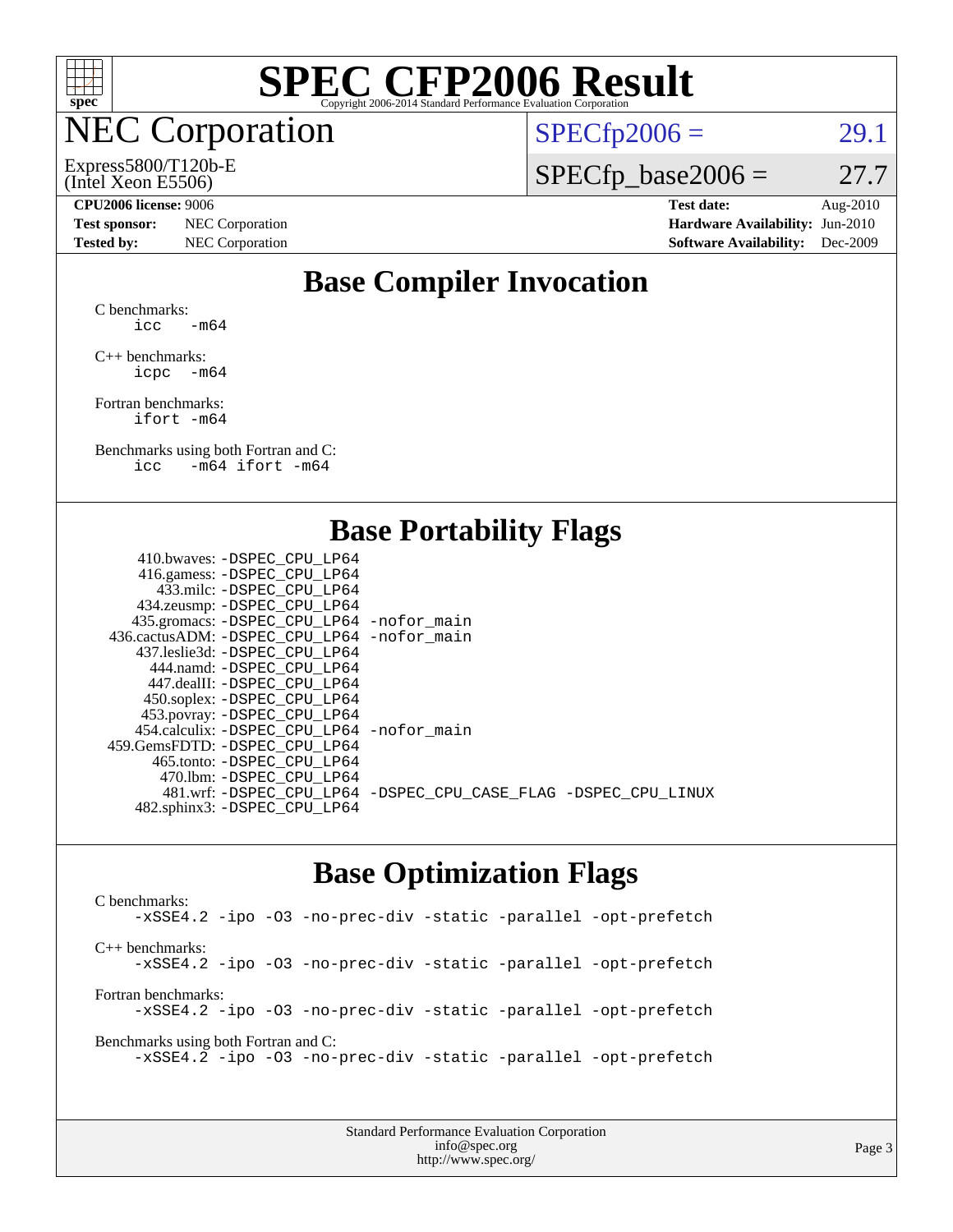

**EC Corporation** 

(Intel Xeon E5506) Express5800/T120b-E  $SPECTp2006 = 29.1$ 

 $SPECTp\_base2006 = 27.7$ 

**[Test sponsor:](http://www.spec.org/auto/cpu2006/Docs/result-fields.html#Testsponsor)** NEC Corporation **[Hardware Availability:](http://www.spec.org/auto/cpu2006/Docs/result-fields.html#HardwareAvailability)** Jun-2010

**[CPU2006 license:](http://www.spec.org/auto/cpu2006/Docs/result-fields.html#CPU2006license)** 9006 **[Test date:](http://www.spec.org/auto/cpu2006/Docs/result-fields.html#Testdate)** Aug-2010 **[Tested by:](http://www.spec.org/auto/cpu2006/Docs/result-fields.html#Testedby)** NEC Corporation **[Software Availability:](http://www.spec.org/auto/cpu2006/Docs/result-fields.html#SoftwareAvailability)** Dec-2009

### **[Peak Compiler Invocation](http://www.spec.org/auto/cpu2006/Docs/result-fields.html#PeakCompilerInvocation)**

[C benchmarks](http://www.spec.org/auto/cpu2006/Docs/result-fields.html#Cbenchmarks):  $\text{icc}$   $-\text{m64}$ 

[C++ benchmarks:](http://www.spec.org/auto/cpu2006/Docs/result-fields.html#CXXbenchmarks) [icpc -m64](http://www.spec.org/cpu2006/results/res2010q3/cpu2006-20100829-13102.flags.html#user_CXXpeak_intel_icpc_64bit_bedb90c1146cab66620883ef4f41a67e)

[Fortran benchmarks](http://www.spec.org/auto/cpu2006/Docs/result-fields.html#Fortranbenchmarks): [ifort -m64](http://www.spec.org/cpu2006/results/res2010q3/cpu2006-20100829-13102.flags.html#user_FCpeak_intel_ifort_64bit_ee9d0fb25645d0210d97eb0527dcc06e)

[Benchmarks using both Fortran and C](http://www.spec.org/auto/cpu2006/Docs/result-fields.html#BenchmarksusingbothFortranandC): [icc -m64](http://www.spec.org/cpu2006/results/res2010q3/cpu2006-20100829-13102.flags.html#user_CC_FCpeak_intel_icc_64bit_0b7121f5ab7cfabee23d88897260401c) [ifort -m64](http://www.spec.org/cpu2006/results/res2010q3/cpu2006-20100829-13102.flags.html#user_CC_FCpeak_intel_ifort_64bit_ee9d0fb25645d0210d97eb0527dcc06e)

### **[Peak Portability Flags](http://www.spec.org/auto/cpu2006/Docs/result-fields.html#PeakPortabilityFlags)**

Same as Base Portability Flags

### **[Peak Optimization Flags](http://www.spec.org/auto/cpu2006/Docs/result-fields.html#PeakOptimizationFlags)**

[C benchmarks](http://www.spec.org/auto/cpu2006/Docs/result-fields.html#Cbenchmarks):

 433.milc: [-xSSE4.2](http://www.spec.org/cpu2006/results/res2010q3/cpu2006-20100829-13102.flags.html#user_peakPASS2_CFLAGSPASS2_LDFLAGS433_milc_f-xSSE42_f91528193cf0b216347adb8b939d4107)(pass 2) [-prof-gen](http://www.spec.org/cpu2006/results/res2010q3/cpu2006-20100829-13102.flags.html#user_peakPASS1_CFLAGSPASS1_LDFLAGS433_milc_prof_gen_e43856698f6ca7b7e442dfd80e94a8fc)(pass 1) [-ipo](http://www.spec.org/cpu2006/results/res2010q3/cpu2006-20100829-13102.flags.html#user_peakPASS2_CFLAGSPASS2_LDFLAGS433_milc_f-ipo)(pass 2) [-O3](http://www.spec.org/cpu2006/results/res2010q3/cpu2006-20100829-13102.flags.html#user_peakPASS2_CFLAGSPASS2_LDFLAGS433_milc_f-O3)(pass 2) [-no-prec-div](http://www.spec.org/cpu2006/results/res2010q3/cpu2006-20100829-13102.flags.html#user_peakPASS2_CFLAGSPASS2_LDFLAGS433_milc_f-no-prec-div)(pass 2) [-static](http://www.spec.org/cpu2006/results/res2010q3/cpu2006-20100829-13102.flags.html#user_peakPASS2_CFLAGSPASS2_LDFLAGS433_milc_f-static)(pass 2) [-prof-use](http://www.spec.org/cpu2006/results/res2010q3/cpu2006-20100829-13102.flags.html#user_peakPASS2_CFLAGSPASS2_LDFLAGS433_milc_prof_use_bccf7792157ff70d64e32fe3e1250b55)(pass 2) [-ansi-alias](http://www.spec.org/cpu2006/results/res2010q3/cpu2006-20100829-13102.flags.html#user_peakOPTIMIZE433_milc_f-ansi-alias)

 470.lbm: [-xSSE4.2](http://www.spec.org/cpu2006/results/res2010q3/cpu2006-20100829-13102.flags.html#user_peakPASS2_CFLAGSPASS2_LDFLAGS470_lbm_f-xSSE42_f91528193cf0b216347adb8b939d4107)(pass 2) [-prof-gen](http://www.spec.org/cpu2006/results/res2010q3/cpu2006-20100829-13102.flags.html#user_peakPASS1_CFLAGSPASS1_LDFLAGS470_lbm_prof_gen_e43856698f6ca7b7e442dfd80e94a8fc)(pass 1) [-ipo](http://www.spec.org/cpu2006/results/res2010q3/cpu2006-20100829-13102.flags.html#user_peakPASS2_CFLAGSPASS2_LDFLAGS470_lbm_f-ipo)(pass 2) [-O3](http://www.spec.org/cpu2006/results/res2010q3/cpu2006-20100829-13102.flags.html#user_peakPASS2_CFLAGSPASS2_LDFLAGS470_lbm_f-O3)(pass 2) [-no-prec-div](http://www.spec.org/cpu2006/results/res2010q3/cpu2006-20100829-13102.flags.html#user_peakPASS2_CFLAGSPASS2_LDFLAGS470_lbm_f-no-prec-div)(pass 2) [-static](http://www.spec.org/cpu2006/results/res2010q3/cpu2006-20100829-13102.flags.html#user_peakPASS2_CFLAGSPASS2_LDFLAGS470_lbm_f-static)(pass 2) [-prof-use](http://www.spec.org/cpu2006/results/res2010q3/cpu2006-20100829-13102.flags.html#user_peakPASS2_CFLAGSPASS2_LDFLAGS470_lbm_prof_use_bccf7792157ff70d64e32fe3e1250b55)(pass 2) [-parallel](http://www.spec.org/cpu2006/results/res2010q3/cpu2006-20100829-13102.flags.html#user_peakOPTIMIZE470_lbm_f-parallel) [-ansi-alias](http://www.spec.org/cpu2006/results/res2010q3/cpu2006-20100829-13102.flags.html#user_peakOPTIMIZE470_lbm_f-ansi-alias) [-auto-ilp32](http://www.spec.org/cpu2006/results/res2010q3/cpu2006-20100829-13102.flags.html#user_peakCOPTIMIZE470_lbm_f-auto-ilp32)

 $482$ .sphinx3: basepeak = yes

[C++ benchmarks:](http://www.spec.org/auto/cpu2006/Docs/result-fields.html#CXXbenchmarks)

 $444$ .namd: basepeak = yes

 447.dealII: [-xSSE4.2](http://www.spec.org/cpu2006/results/res2010q3/cpu2006-20100829-13102.flags.html#user_peakPASS2_CXXFLAGSPASS2_LDFLAGS447_dealII_f-xSSE42_f91528193cf0b216347adb8b939d4107)(pass 2) [-prof-gen](http://www.spec.org/cpu2006/results/res2010q3/cpu2006-20100829-13102.flags.html#user_peakPASS1_CXXFLAGSPASS1_LDFLAGS447_dealII_prof_gen_e43856698f6ca7b7e442dfd80e94a8fc)(pass 1) [-ipo](http://www.spec.org/cpu2006/results/res2010q3/cpu2006-20100829-13102.flags.html#user_peakPASS2_CXXFLAGSPASS2_LDFLAGS447_dealII_f-ipo)(pass 2) [-O3](http://www.spec.org/cpu2006/results/res2010q3/cpu2006-20100829-13102.flags.html#user_peakPASS2_CXXFLAGSPASS2_LDFLAGS447_dealII_f-O3)(pass 2) [-no-prec-div](http://www.spec.org/cpu2006/results/res2010q3/cpu2006-20100829-13102.flags.html#user_peakPASS2_CXXFLAGSPASS2_LDFLAGS447_dealII_f-no-prec-div)(pass 2) [-static](http://www.spec.org/cpu2006/results/res2010q3/cpu2006-20100829-13102.flags.html#user_peakPASS2_CXXFLAGSPASS2_LDFLAGS447_dealII_f-static)(pass 2) [-prof-use](http://www.spec.org/cpu2006/results/res2010q3/cpu2006-20100829-13102.flags.html#user_peakPASS2_CXXFLAGSPASS2_LDFLAGS447_dealII_prof_use_bccf7792157ff70d64e32fe3e1250b55)(pass 2) [-unroll2](http://www.spec.org/cpu2006/results/res2010q3/cpu2006-20100829-13102.flags.html#user_peakOPTIMIZE447_dealII_f-unroll_784dae83bebfb236979b41d2422d7ec2) [-ansi-alias](http://www.spec.org/cpu2006/results/res2010q3/cpu2006-20100829-13102.flags.html#user_peakOPTIMIZE447_dealII_f-ansi-alias) [-scalar-rep-](http://www.spec.org/cpu2006/results/res2010q3/cpu2006-20100829-13102.flags.html#user_peakOPTIMIZE447_dealII_f-disablescalarrep_abbcad04450fb118e4809c81d83c8a1d) [-auto-ilp32](http://www.spec.org/cpu2006/results/res2010q3/cpu2006-20100829-13102.flags.html#user_peakCXXOPTIMIZE447_dealII_f-auto-ilp32)

 $450.\text{soplex: } -x\text{SSE4}.2(\text{pass 2}) -\text{prof-gen}(\text{pass 1}) -\text{ipo}(\text{pass 2}) -\text{O3}(\text{pass 2})$ [-no-prec-div](http://www.spec.org/cpu2006/results/res2010q3/cpu2006-20100829-13102.flags.html#user_peakPASS2_CXXFLAGSPASS2_LDFLAGS450_soplex_f-no-prec-div)(pass 2) [-static](http://www.spec.org/cpu2006/results/res2010q3/cpu2006-20100829-13102.flags.html#user_peakPASS2_CXXFLAGSPASS2_LDFLAGS450_soplex_f-static)(pass 2) [-prof-use](http://www.spec.org/cpu2006/results/res2010q3/cpu2006-20100829-13102.flags.html#user_peakPASS2_CXXFLAGSPASS2_LDFLAGS450_soplex_prof_use_bccf7792157ff70d64e32fe3e1250b55)(pass 2) [-opt-malloc-options=3](http://www.spec.org/cpu2006/results/res2010q3/cpu2006-20100829-13102.flags.html#user_peakOPTIMIZE450_soplex_f-opt-malloc-options_13ab9b803cf986b4ee62f0a5998c2238) [-auto-ilp32](http://www.spec.org/cpu2006/results/res2010q3/cpu2006-20100829-13102.flags.html#user_peakCXXOPTIMIZE450_soplex_f-auto-ilp32)

 453.povray: [-xSSE4.2](http://www.spec.org/cpu2006/results/res2010q3/cpu2006-20100829-13102.flags.html#user_peakPASS2_CXXFLAGSPASS2_LDFLAGS453_povray_f-xSSE42_f91528193cf0b216347adb8b939d4107)(pass 2) [-prof-gen](http://www.spec.org/cpu2006/results/res2010q3/cpu2006-20100829-13102.flags.html#user_peakPASS1_CXXFLAGSPASS1_LDFLAGS453_povray_prof_gen_e43856698f6ca7b7e442dfd80e94a8fc)(pass 1) [-ipo](http://www.spec.org/cpu2006/results/res2010q3/cpu2006-20100829-13102.flags.html#user_peakPASS2_CXXFLAGSPASS2_LDFLAGS453_povray_f-ipo)(pass 2) [-O3](http://www.spec.org/cpu2006/results/res2010q3/cpu2006-20100829-13102.flags.html#user_peakPASS2_CXXFLAGSPASS2_LDFLAGS453_povray_f-O3)(pass 2) [-no-prec-div](http://www.spec.org/cpu2006/results/res2010q3/cpu2006-20100829-13102.flags.html#user_peakPASS2_CXXFLAGSPASS2_LDFLAGS453_povray_f-no-prec-div)(pass 2) [-static](http://www.spec.org/cpu2006/results/res2010q3/cpu2006-20100829-13102.flags.html#user_peakPASS2_CXXFLAGSPASS2_LDFLAGS453_povray_f-static)(pass 2) [-prof-use](http://www.spec.org/cpu2006/results/res2010q3/cpu2006-20100829-13102.flags.html#user_peakPASS2_CXXFLAGSPASS2_LDFLAGS453_povray_prof_use_bccf7792157ff70d64e32fe3e1250b55)(pass 2) [-unroll4](http://www.spec.org/cpu2006/results/res2010q3/cpu2006-20100829-13102.flags.html#user_peakCXXOPTIMIZE453_povray_f-unroll_4e5e4ed65b7fd20bdcd365bec371b81f) [-ansi-alias](http://www.spec.org/cpu2006/results/res2010q3/cpu2006-20100829-13102.flags.html#user_peakCXXOPTIMIZE453_povray_f-ansi-alias)

Continued on next page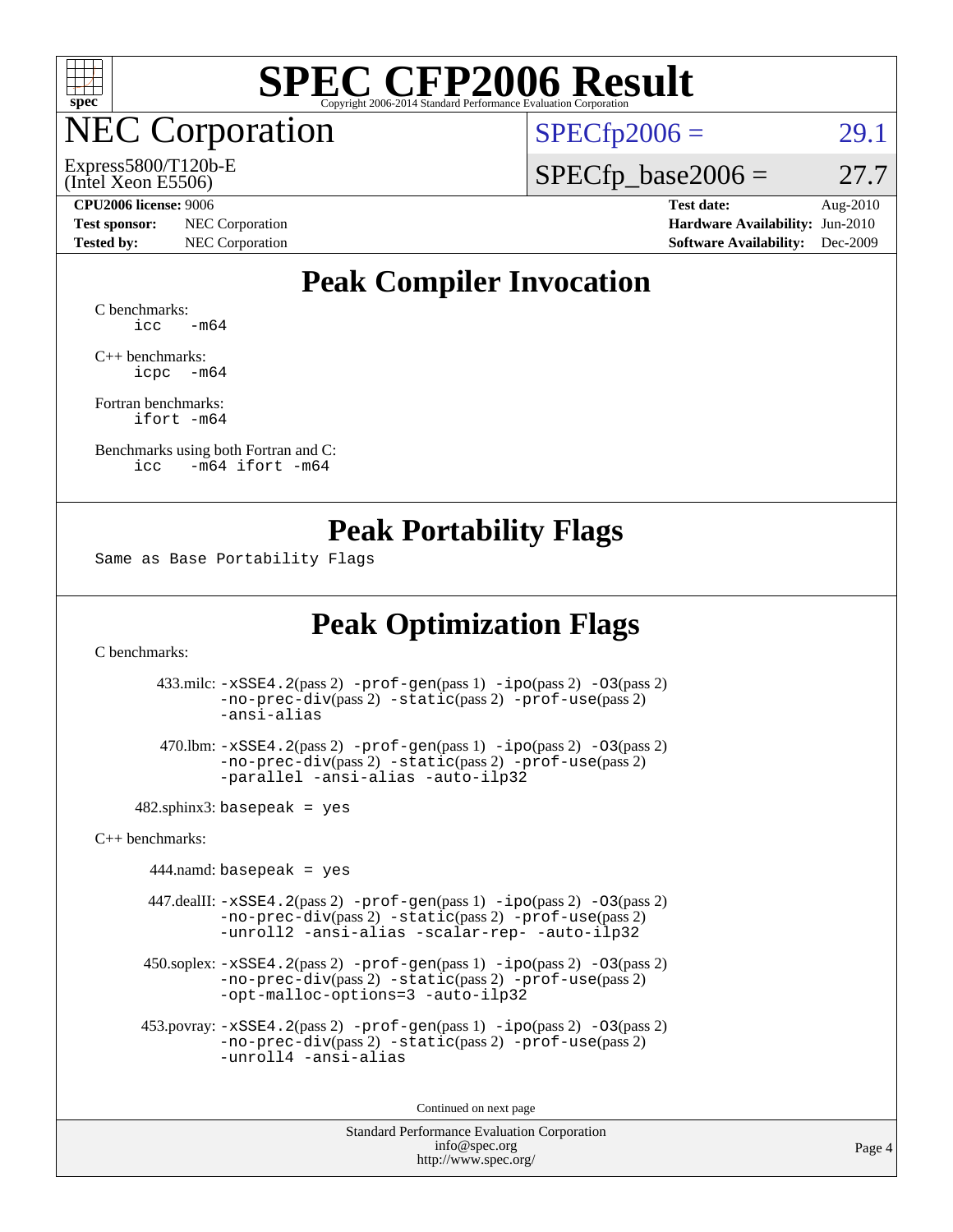

**EC Corporation** 

 $SPECfp2006 = 29.1$  $SPECfp2006 = 29.1$ 

(Intel Xeon E5506) Express5800/T120b-E

 $SPECTp\_base2006 = 27.7$ 

| <b>Test sponsor:</b> | NEC Corporation        |
|----------------------|------------------------|
| <b>Tested by:</b>    | <b>NEC</b> Corporation |

**[CPU2006 license:](http://www.spec.org/auto/cpu2006/Docs/result-fields.html#CPU2006license)** 9006 **[Test date:](http://www.spec.org/auto/cpu2006/Docs/result-fields.html#Testdate)** Aug-2010 **[Hardware Availability:](http://www.spec.org/auto/cpu2006/Docs/result-fields.html#HardwareAvailability)** Jun-2010 **[Software Availability:](http://www.spec.org/auto/cpu2006/Docs/result-fields.html#SoftwareAvailability)** Dec-2009

## **[Peak Optimization Flags \(Continued\)](http://www.spec.org/auto/cpu2006/Docs/result-fields.html#PeakOptimizationFlags)**

[Fortran benchmarks](http://www.spec.org/auto/cpu2006/Docs/result-fields.html#Fortranbenchmarks):

 410.bwaves: [-xSSE4.2](http://www.spec.org/cpu2006/results/res2010q3/cpu2006-20100829-13102.flags.html#user_peakOPTIMIZE410_bwaves_f-xSSE42_f91528193cf0b216347adb8b939d4107) [-ipo](http://www.spec.org/cpu2006/results/res2010q3/cpu2006-20100829-13102.flags.html#user_peakOPTIMIZE410_bwaves_f-ipo) [-O3](http://www.spec.org/cpu2006/results/res2010q3/cpu2006-20100829-13102.flags.html#user_peakOPTIMIZE410_bwaves_f-O3) [-no-prec-div](http://www.spec.org/cpu2006/results/res2010q3/cpu2006-20100829-13102.flags.html#user_peakOPTIMIZE410_bwaves_f-no-prec-div) [-static](http://www.spec.org/cpu2006/results/res2010q3/cpu2006-20100829-13102.flags.html#user_peakOPTIMIZE410_bwaves_f-static) [-opt-prefetch](http://www.spec.org/cpu2006/results/res2010q3/cpu2006-20100829-13102.flags.html#user_peakOPTIMIZE410_bwaves_f-opt-prefetch) [-parallel](http://www.spec.org/cpu2006/results/res2010q3/cpu2006-20100829-13102.flags.html#user_peakOPTIMIZE410_bwaves_f-parallel) 416.gamess: [-xSSE4.2](http://www.spec.org/cpu2006/results/res2010q3/cpu2006-20100829-13102.flags.html#user_peakPASS2_FFLAGSPASS2_LDFLAGS416_gamess_f-xSSE42_f91528193cf0b216347adb8b939d4107)(pass 2) [-prof-gen](http://www.spec.org/cpu2006/results/res2010q3/cpu2006-20100829-13102.flags.html#user_peakPASS1_FFLAGSPASS1_LDFLAGS416_gamess_prof_gen_e43856698f6ca7b7e442dfd80e94a8fc)(pass 1) [-ipo](http://www.spec.org/cpu2006/results/res2010q3/cpu2006-20100829-13102.flags.html#user_peakPASS2_FFLAGSPASS2_LDFLAGS416_gamess_f-ipo)(pass 2) [-O3](http://www.spec.org/cpu2006/results/res2010q3/cpu2006-20100829-13102.flags.html#user_peakPASS2_FFLAGSPASS2_LDFLAGS416_gamess_f-O3)(pass 2) [-no-prec-div](http://www.spec.org/cpu2006/results/res2010q3/cpu2006-20100829-13102.flags.html#user_peakPASS2_FFLAGSPASS2_LDFLAGS416_gamess_f-no-prec-div)(pass 2) [-static](http://www.spec.org/cpu2006/results/res2010q3/cpu2006-20100829-13102.flags.html#user_peakPASS2_FFLAGSPASS2_LDFLAGS416_gamess_f-static)(pass 2) [-prof-use](http://www.spec.org/cpu2006/results/res2010q3/cpu2006-20100829-13102.flags.html#user_peakPASS2_FFLAGSPASS2_LDFLAGS416_gamess_prof_use_bccf7792157ff70d64e32fe3e1250b55)(pass 2) [-unroll2](http://www.spec.org/cpu2006/results/res2010q3/cpu2006-20100829-13102.flags.html#user_peakOPTIMIZE416_gamess_f-unroll_784dae83bebfb236979b41d2422d7ec2) [-Ob0](http://www.spec.org/cpu2006/results/res2010q3/cpu2006-20100829-13102.flags.html#user_peakOPTIMIZE416_gamess_f-Ob_n_fbe6f6428adb7d4b74b1e99bb2444c2d) [-ansi-alias](http://www.spec.org/cpu2006/results/res2010q3/cpu2006-20100829-13102.flags.html#user_peakOPTIMIZE416_gamess_f-ansi-alias) [-scalar-rep-](http://www.spec.org/cpu2006/results/res2010q3/cpu2006-20100829-13102.flags.html#user_peakOPTIMIZE416_gamess_f-disablescalarrep_abbcad04450fb118e4809c81d83c8a1d) 434.zeusmp: basepeak = yes 437.leslie3d: basepeak = yes 459.GemsFDTD: [-xSSE4.2](http://www.spec.org/cpu2006/results/res2010q3/cpu2006-20100829-13102.flags.html#user_peakPASS2_FFLAGSPASS2_LDFLAGS459_GemsFDTD_f-xSSE42_f91528193cf0b216347adb8b939d4107)(pass 2) [-prof-gen](http://www.spec.org/cpu2006/results/res2010q3/cpu2006-20100829-13102.flags.html#user_peakPASS1_FFLAGSPASS1_LDFLAGS459_GemsFDTD_prof_gen_e43856698f6ca7b7e442dfd80e94a8fc)(pass 1) [-ipo](http://www.spec.org/cpu2006/results/res2010q3/cpu2006-20100829-13102.flags.html#user_peakPASS2_FFLAGSPASS2_LDFLAGS459_GemsFDTD_f-ipo)(pass 2) [-O3](http://www.spec.org/cpu2006/results/res2010q3/cpu2006-20100829-13102.flags.html#user_peakPASS2_FFLAGSPASS2_LDFLAGS459_GemsFDTD_f-O3)(pass 2) [-no-prec-div](http://www.spec.org/cpu2006/results/res2010q3/cpu2006-20100829-13102.flags.html#user_peakPASS2_FFLAGSPASS2_LDFLAGS459_GemsFDTD_f-no-prec-div)(pass 2) [-static](http://www.spec.org/cpu2006/results/res2010q3/cpu2006-20100829-13102.flags.html#user_peakPASS2_FFLAGSPASS2_LDFLAGS459_GemsFDTD_f-static)(pass 2) [-prof-use](http://www.spec.org/cpu2006/results/res2010q3/cpu2006-20100829-13102.flags.html#user_peakPASS2_FFLAGSPASS2_LDFLAGS459_GemsFDTD_prof_use_bccf7792157ff70d64e32fe3e1250b55)(pass 2) [-unroll2](http://www.spec.org/cpu2006/results/res2010q3/cpu2006-20100829-13102.flags.html#user_peakOPTIMIZE459_GemsFDTD_f-unroll_784dae83bebfb236979b41d2422d7ec2) [-Ob0](http://www.spec.org/cpu2006/results/res2010q3/cpu2006-20100829-13102.flags.html#user_peakOPTIMIZE459_GemsFDTD_f-Ob_n_fbe6f6428adb7d4b74b1e99bb2444c2d) [-opt-prefetch](http://www.spec.org/cpu2006/results/res2010q3/cpu2006-20100829-13102.flags.html#user_peakOPTIMIZE459_GemsFDTD_f-opt-prefetch) [-parallel](http://www.spec.org/cpu2006/results/res2010q3/cpu2006-20100829-13102.flags.html#user_peakOPTIMIZE459_GemsFDTD_f-parallel) 465.tonto: [-xSSE4.2](http://www.spec.org/cpu2006/results/res2010q3/cpu2006-20100829-13102.flags.html#user_peakPASS2_FFLAGSPASS2_LDFLAGS465_tonto_f-xSSE42_f91528193cf0b216347adb8b939d4107)(pass 2) [-prof-gen](http://www.spec.org/cpu2006/results/res2010q3/cpu2006-20100829-13102.flags.html#user_peakPASS1_FFLAGSPASS1_LDFLAGS465_tonto_prof_gen_e43856698f6ca7b7e442dfd80e94a8fc)(pass 1) [-ipo](http://www.spec.org/cpu2006/results/res2010q3/cpu2006-20100829-13102.flags.html#user_peakPASS2_FFLAGSPASS2_LDFLAGS465_tonto_f-ipo)(pass 2) [-O3](http://www.spec.org/cpu2006/results/res2010q3/cpu2006-20100829-13102.flags.html#user_peakPASS2_FFLAGSPASS2_LDFLAGS465_tonto_f-O3)(pass 2) [-no-prec-div](http://www.spec.org/cpu2006/results/res2010q3/cpu2006-20100829-13102.flags.html#user_peakPASS2_FFLAGSPASS2_LDFLAGS465_tonto_f-no-prec-div)(pass 2) [-static](http://www.spec.org/cpu2006/results/res2010q3/cpu2006-20100829-13102.flags.html#user_peakPASS2_FFLAGSPASS2_LDFLAGS465_tonto_f-static)(pass 2) [-prof-use](http://www.spec.org/cpu2006/results/res2010q3/cpu2006-20100829-13102.flags.html#user_peakPASS2_FFLAGSPASS2_LDFLAGS465_tonto_prof_use_bccf7792157ff70d64e32fe3e1250b55)(pass 2) [-inline-calloc](http://www.spec.org/cpu2006/results/res2010q3/cpu2006-20100829-13102.flags.html#user_peakOPTIMIZE465_tonto_f-inline-calloc) [-opt-malloc-options=3](http://www.spec.org/cpu2006/results/res2010q3/cpu2006-20100829-13102.flags.html#user_peakOPTIMIZE465_tonto_f-opt-malloc-options_13ab9b803cf986b4ee62f0a5998c2238) [-auto](http://www.spec.org/cpu2006/results/res2010q3/cpu2006-20100829-13102.flags.html#user_peakOPTIMIZE465_tonto_f-auto) [-unroll4](http://www.spec.org/cpu2006/results/res2010q3/cpu2006-20100829-13102.flags.html#user_peakOPTIMIZE465_tonto_f-unroll_4e5e4ed65b7fd20bdcd365bec371b81f) [Benchmarks using both Fortran and C](http://www.spec.org/auto/cpu2006/Docs/result-fields.html#BenchmarksusingbothFortranandC): 435.gromacs: [-xSSE4.2](http://www.spec.org/cpu2006/results/res2010q3/cpu2006-20100829-13102.flags.html#user_peakPASS2_CFLAGSPASS2_FFLAGSPASS2_LDFLAGS435_gromacs_f-xSSE42_f91528193cf0b216347adb8b939d4107)(pass 2) [-prof-gen](http://www.spec.org/cpu2006/results/res2010q3/cpu2006-20100829-13102.flags.html#user_peakPASS1_CFLAGSPASS1_FFLAGSPASS1_LDFLAGS435_gromacs_prof_gen_e43856698f6ca7b7e442dfd80e94a8fc)(pass 1) [-ipo](http://www.spec.org/cpu2006/results/res2010q3/cpu2006-20100829-13102.flags.html#user_peakPASS2_CFLAGSPASS2_FFLAGSPASS2_LDFLAGS435_gromacs_f-ipo)(pass 2) [-O3](http://www.spec.org/cpu2006/results/res2010q3/cpu2006-20100829-13102.flags.html#user_peakPASS2_CFLAGSPASS2_FFLAGSPASS2_LDFLAGS435_gromacs_f-O3)(pass 2) [-no-prec-div](http://www.spec.org/cpu2006/results/res2010q3/cpu2006-20100829-13102.flags.html#user_peakPASS2_CFLAGSPASS2_FFLAGSPASS2_LDFLAGS435_gromacs_f-no-prec-div)(pass 2) [-static](http://www.spec.org/cpu2006/results/res2010q3/cpu2006-20100829-13102.flags.html#user_peakPASS2_CFLAGSPASS2_FFLAGSPASS2_LDFLAGS435_gromacs_f-static)(pass 2) [-prof-use](http://www.spec.org/cpu2006/results/res2010q3/cpu2006-20100829-13102.flags.html#user_peakPASS2_CFLAGSPASS2_FFLAGSPASS2_LDFLAGS435_gromacs_prof_use_bccf7792157ff70d64e32fe3e1250b55)(pass 2) [-opt-prefetch](http://www.spec.org/cpu2006/results/res2010q3/cpu2006-20100829-13102.flags.html#user_peakOPTIMIZE435_gromacs_f-opt-prefetch) [-auto-ilp32](http://www.spec.org/cpu2006/results/res2010q3/cpu2006-20100829-13102.flags.html#user_peakCOPTIMIZE435_gromacs_f-auto-ilp32) 436.cactusADM:  $-xSSE4$ . 2(pass 2)  $-prof-gen(pass 1) -ipo(pass 2) -O3(pass 2)$  $-prof-gen(pass 1) -ipo(pass 2) -O3(pass 2)$  $-prof-gen(pass 1) -ipo(pass 2) -O3(pass 2)$  $-prof-gen(pass 1) -ipo(pass 2) -O3(pass 2)$  $-prof-gen(pass 1) -ipo(pass 2) -O3(pass 2)$  $-prof-gen(pass 1) -ipo(pass 2) -O3(pass 2)$ [-no-prec-div](http://www.spec.org/cpu2006/results/res2010q3/cpu2006-20100829-13102.flags.html#user_peakPASS2_CFLAGSPASS2_FFLAGSPASS2_LDFLAGS436_cactusADM_f-no-prec-div)(pass 2) [-static](http://www.spec.org/cpu2006/results/res2010q3/cpu2006-20100829-13102.flags.html#user_peakPASS2_CFLAGSPASS2_FFLAGSPASS2_LDFLAGS436_cactusADM_f-static)(pass 2) [-prof-use](http://www.spec.org/cpu2006/results/res2010q3/cpu2006-20100829-13102.flags.html#user_peakPASS2_CFLAGSPASS2_FFLAGSPASS2_LDFLAGS436_cactusADM_prof_use_bccf7792157ff70d64e32fe3e1250b55)(pass 2) [-unroll2](http://www.spec.org/cpu2006/results/res2010q3/cpu2006-20100829-13102.flags.html#user_peakOPTIMIZE436_cactusADM_f-unroll_784dae83bebfb236979b41d2422d7ec2) [-opt-prefetch](http://www.spec.org/cpu2006/results/res2010q3/cpu2006-20100829-13102.flags.html#user_peakOPTIMIZE436_cactusADM_f-opt-prefetch) [-parallel](http://www.spec.org/cpu2006/results/res2010q3/cpu2006-20100829-13102.flags.html#user_peakOPTIMIZE436_cactusADM_f-parallel) [-auto-ilp32](http://www.spec.org/cpu2006/results/res2010q3/cpu2006-20100829-13102.flags.html#user_peakCOPTIMIZE436_cactusADM_f-auto-ilp32) 454.calculix: [-xSSE4.2](http://www.spec.org/cpu2006/results/res2010q3/cpu2006-20100829-13102.flags.html#user_peakOPTIMIZE454_calculix_f-xSSE42_f91528193cf0b216347adb8b939d4107) [-ipo](http://www.spec.org/cpu2006/results/res2010q3/cpu2006-20100829-13102.flags.html#user_peakOPTIMIZE454_calculix_f-ipo) [-O3](http://www.spec.org/cpu2006/results/res2010q3/cpu2006-20100829-13102.flags.html#user_peakOPTIMIZE454_calculix_f-O3) [-no-prec-div](http://www.spec.org/cpu2006/results/res2010q3/cpu2006-20100829-13102.flags.html#user_peakOPTIMIZE454_calculix_f-no-prec-div) [-static](http://www.spec.org/cpu2006/results/res2010q3/cpu2006-20100829-13102.flags.html#user_peakOPTIMIZE454_calculix_f-static) [-auto-ilp32](http://www.spec.org/cpu2006/results/res2010q3/cpu2006-20100829-13102.flags.html#user_peakCOPTIMIZE454_calculix_f-auto-ilp32)  $481$ .wrf: basepeak = yes

The flags file that was used to format this result can be browsed at <http://www.spec.org/cpu2006/flags/Intel-ic11.1-linux64-revE-R120b.html>

You can also download the XML flags source by saving the following link: <http://www.spec.org/cpu2006/flags/Intel-ic11.1-linux64-revE-R120b.xml>